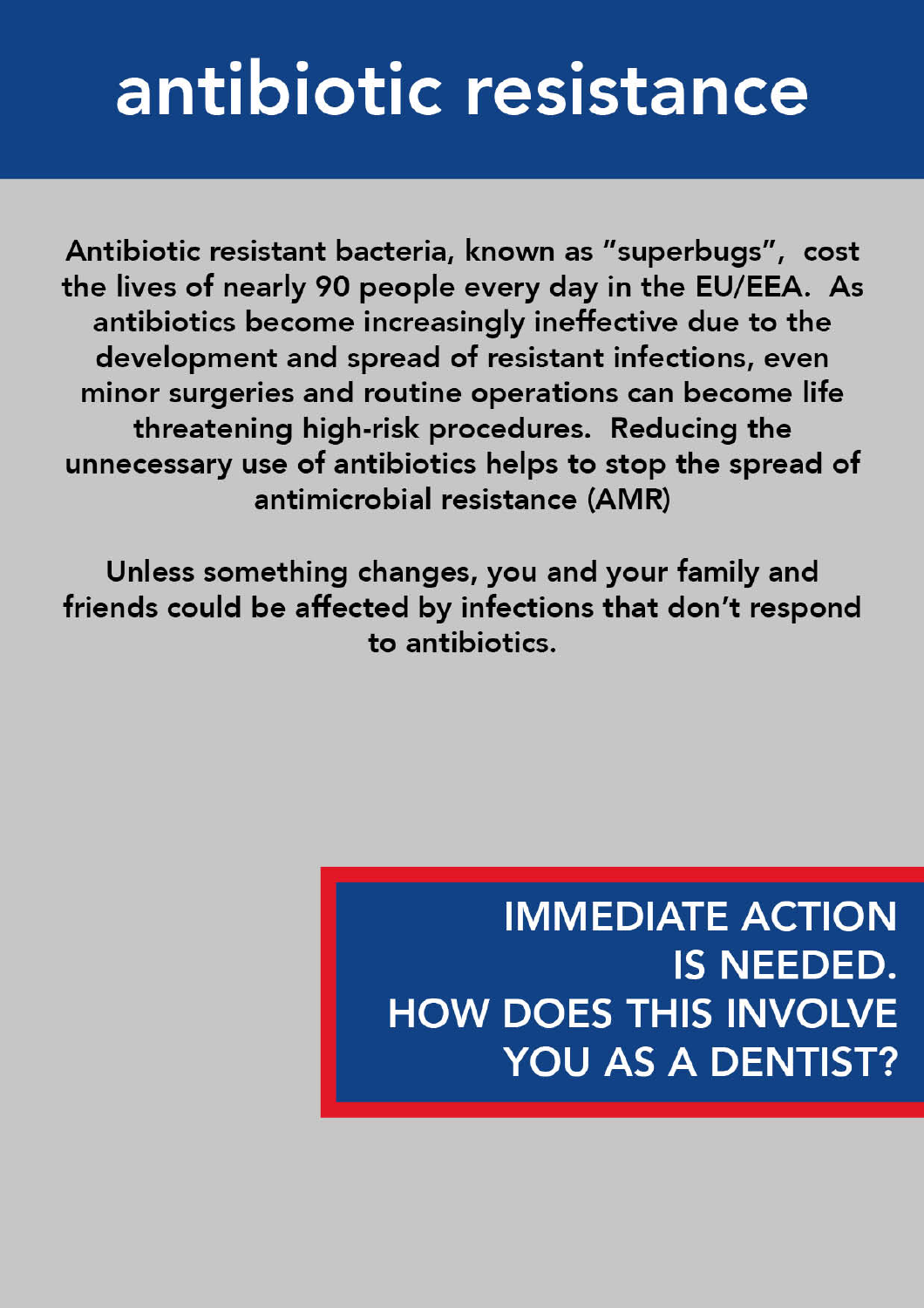The dental profession is responsible for 10% of antibiotic prescriptions. Research shows that up to 80% of these prescriptions were inappropriate. Practising effective antibiotic stewardship is essential. Dentists should be familiar with national prescribing guidelines\* and only prescribe outside them with justification.





\*Where local guidelines are not available, refer to:

https://www.fdiworlddental.org/resource/fdi-white-paper-essential-role-dental-team-reducing-antibiotic-resistance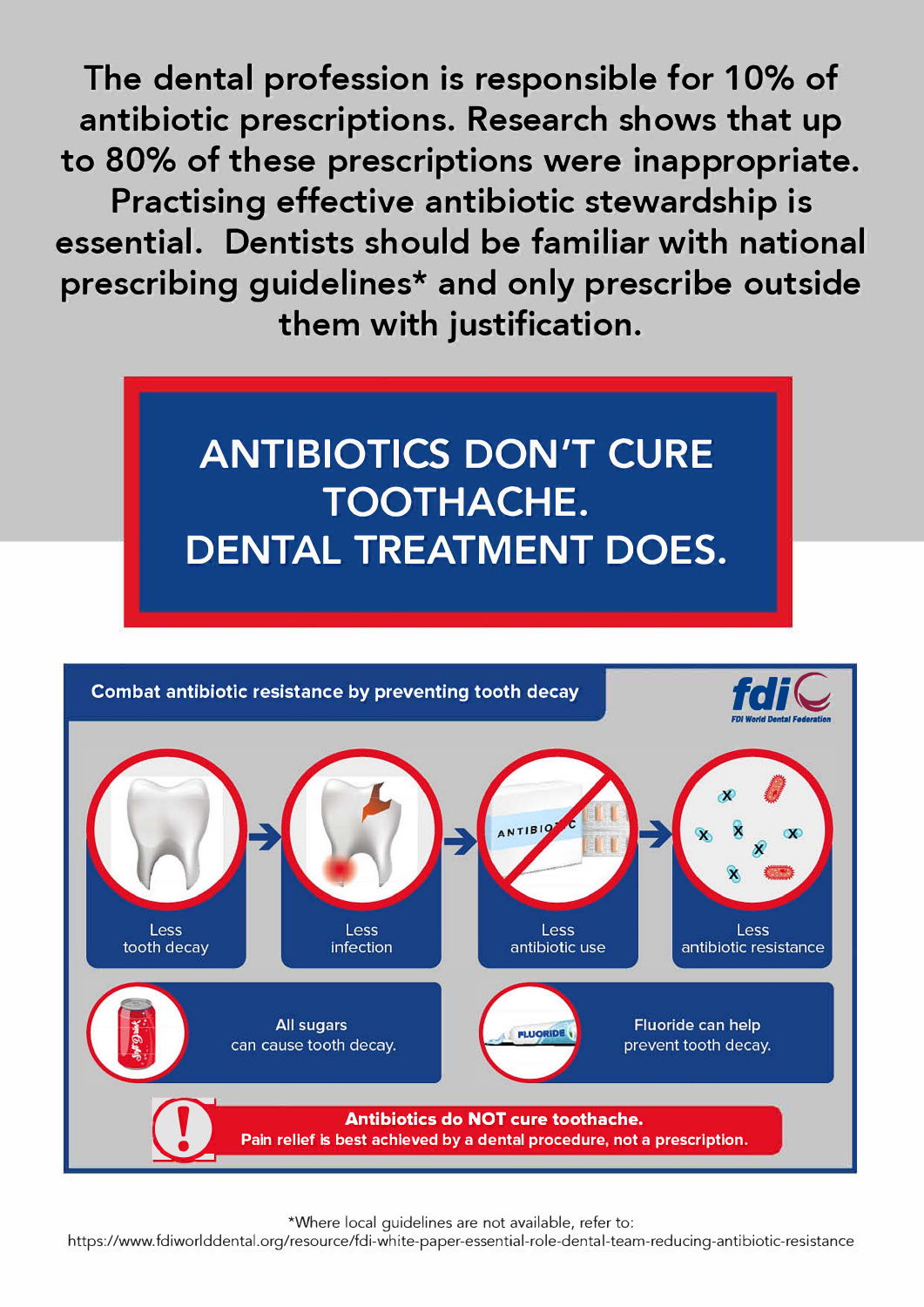**A dental infection is best treated by a dental procedure. Antibiotics are indicated only if a dentogenic infection is accompanied by fever or malaise or systemic signs such as swelling, lymphadenopathy, trismus. A patient with signs of sepsis should be referred immediately for emergency hospital care.** 

## **lf you decide to prescribe antibiotics :**

- **• indications should be evidence based**
- **• use the most narrow spectrum antibiotic for the shortest period**
- **• use the correct dosage and duration**
- **• use only one antibiotic whenever possible**
- **· educate your patients to take antibiotics exactly as prescribed**
- **• raise awareness of the risks of antibiotics and the development and spread of resistant infection**

## **Preventing infection**

**Practice effective infection prevention and control (hand-hygiene, sterilisation of equipment)** 

**Help your patients to prevent tooth decay and gum disease**